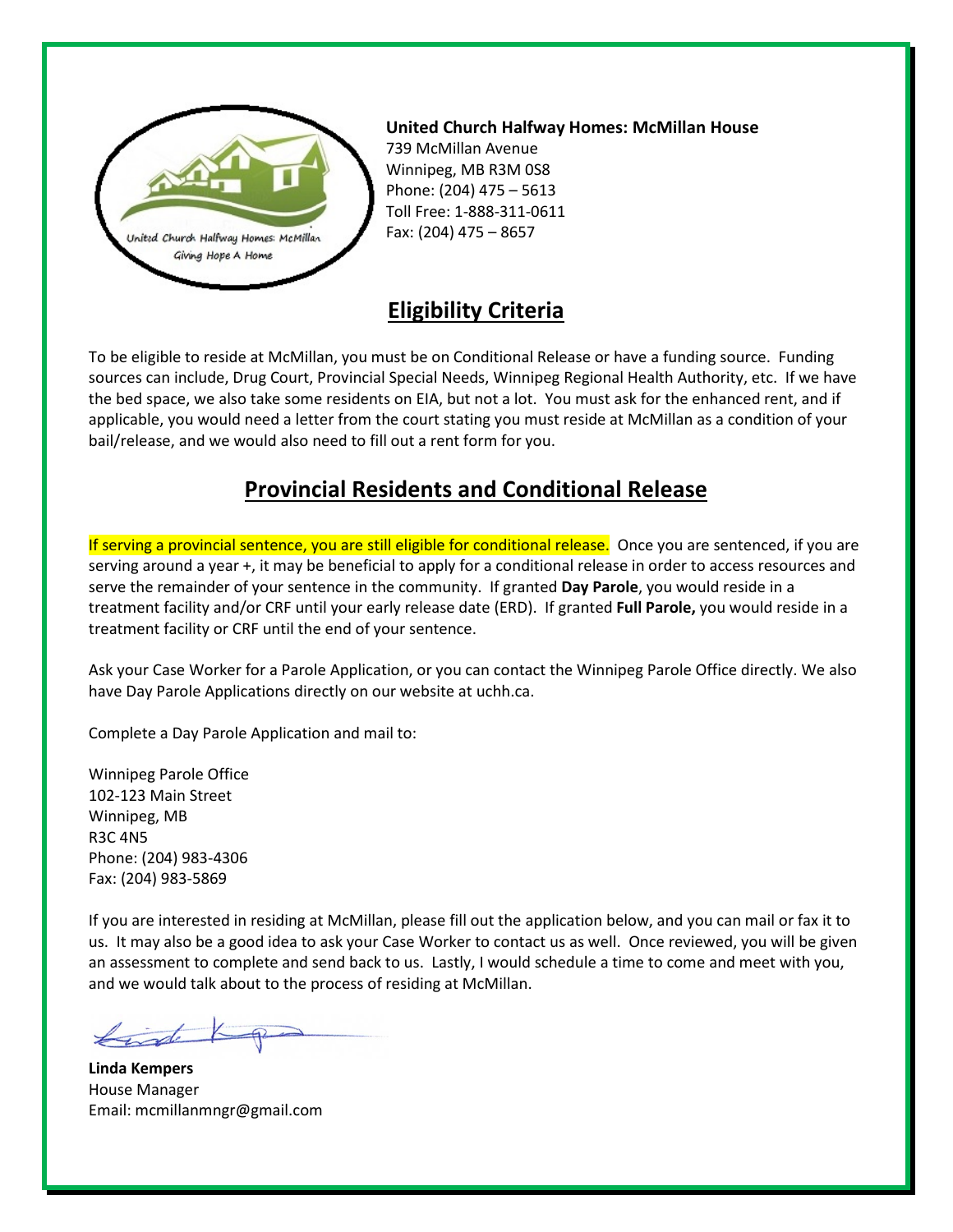## **Provincial Applicants (ONLY)**

Do you plan to apply for early release (Day Parole)? Why or why not?

If no, what will be your funding source to reside at McMillan (Drug Court WRHA, EIA) Please note we 

Will you be on Probation, are you being released on Bail, etc.? Do you know what your conditions will 

What supports do you have in the community (positive people, organizations you're involved in etc.)?

Do you currently have a mental health diagnosis? If so, what is it, and how have you been managing  $it?$